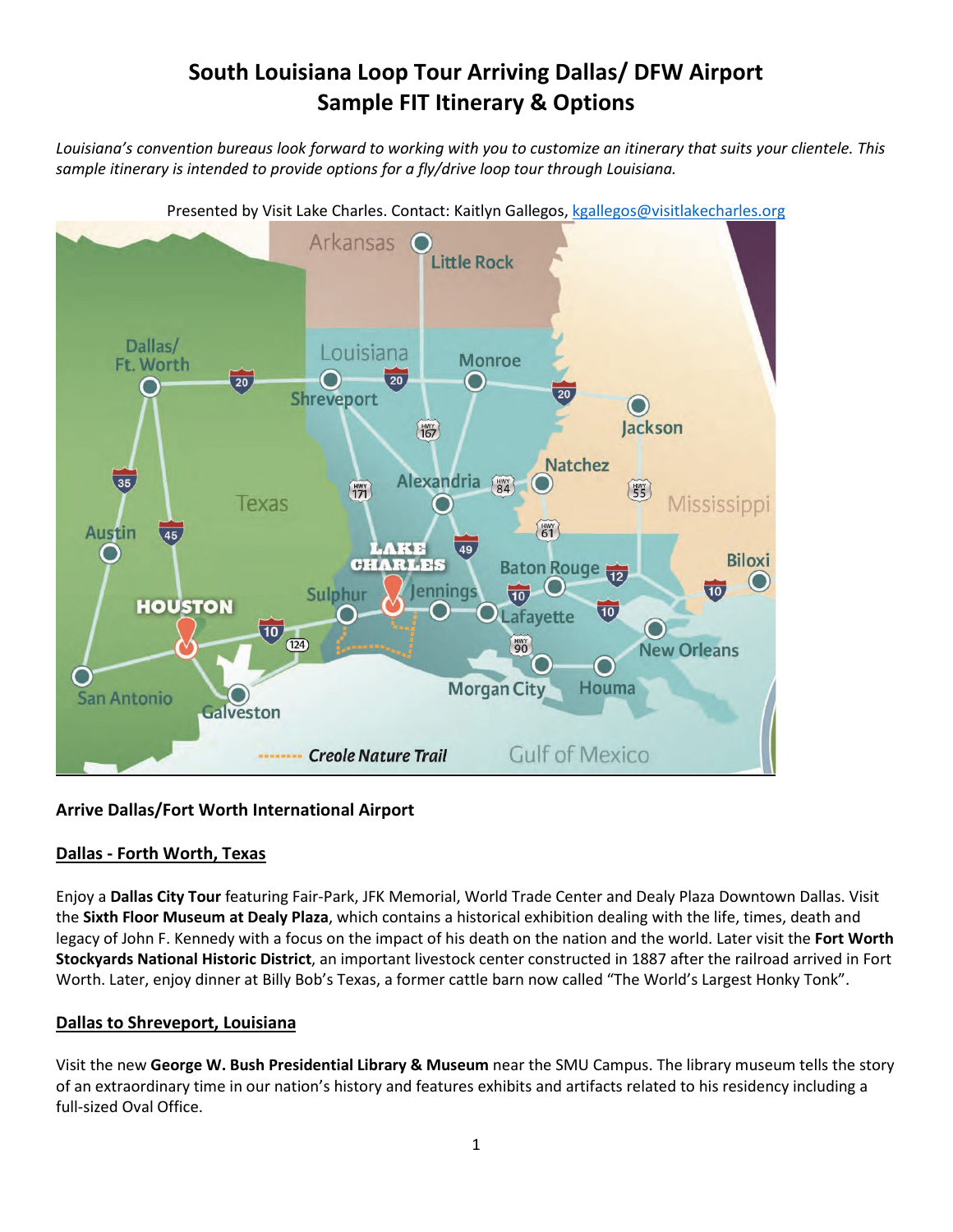#### *Later in the day travel east on Interstate 20 to Shreveport, Louisiana*

#### **Shreveport, Louisiana**

Barksdale Global Power Museum. Take a historic journey from World War I to present. Features uniforms, dioramas, a barracks exhibit dating back to World War II. Twenty-five aircraft and vehicles are on display. 88 Barksdale, AFB, LA|318-456-4171 [| www.barksdaleglobalpowermuseum.com](https://visitlcorg.sharepoint.com/sites/TourismTeam/Shared%20Documents/OLD%20versions/General1/1_Tourism%20Documents%20Access/1_Tour%26Travel/2_Sample%20Itineraries/FIT/crt.state.la.us/tourism/capitol)

Lunch and Shopping at the Louisiana Boardwalk. The Red River is the picturesque setting for Bossier City's unique shopping and entertainment destination, The Outlets at Louisiana Boardwalk. While visiting The Outlets at Louisiana Boardwalk, visitors can experience shopping, dining, site-seeing and fun with a scavenger hunt. 540 Boardwalk Blvd, Bossier, LA|318-752-1455 | [www.louisianaboardwalk.com](https://www.llakecharles.com/)

Visit Great Raft Brewing Company - Shreveport's first local brewery since the Prohibition era (1920), Great Raft Brewing is a brewery and tasting rooms serving up flagship beers. 1251 Dalzell St, Shreveport, LA|318-734-9881 | [www.greatraftbrewing.com](https://spacecenter.org/)

Holy Trinity. The oldest church in Shreveport. Romanesque revival design with main altar of Italian marble gives feeling of European cathedrals. More than 60 stained glass windows. National Register of Historic Places. 315 Marshall St., Shreveport, LA |318-221-5990 | [www.holytrinity-shreveport.com](file://server/usershares/AKlenke/Documents/Bureau/Tour&Travel/Sample%20Itineraries/tangeroutlet.com)

R.W. Norton Art Gallery. The museum of American and European art spanning four centuries, spotlights the Southwest's largest permanent collection of the American Western art by Frederic Remington & Charles Russell. 4747 Creswell Ave, LA|318-865-4201 [| www.rwnaf.org](http://www.cryingeagle.com/visit)

Ralph and Kacoos. Enjoy a variety of Cajun cuisines. Gulf coast seafood, shrimp, crab, crawfish platters, charbroiled fish and steaks. 1700 Old Minden Rd # 141, Shreveport, 318-747-6660, [www.ralphandkacoos.com](http://www.ralphandkacoos.com/)

#### **Natchitoches, Louisiana**

*Head south on Interstate 49.* Make a stop in Natchitoches, Louisiana for world-famous meat pies at **[Lasyone's.](http://www.greatraftbrewing.com/)** 

**Walking tour of Historic District -** Downtown Natchitoches. Walking tours given by Cane River National Heritage Area available Tuesday - Saturday, call for tour times 318.352.8072.

Now that you know the lay of the land, enjoy unique shopping in downtown Natchitoches

Lunch at Mariner's Restaurant – Overlooking beautiful Sibley Lake Mariner's Restaurant specializes in Creole, fresh Seafood and Certified Angus Beef. 5948 Highway One Bypass, Natchitoches

Melrose Plantation - National Historic Landmark. Built c. 1796. Includes Yucca House, African House, Big House. Home of famous primitive artist Clementine Hunter. Open Tuesday – Sunday. (318) 379-0055.

#### **Lafayette, Louisiana**

#### *Continue south on Interstate 10*

Experience the "joie de vivre" (joy for living) of the Cajun & Creole people of South Louisiana as you dine on delicious Cajun food and dance to the wonderful tunes of a local Cajun band at **Prejean's**, **Randol's** or **Pont Breaux** Cajun Restaurants.

Enjoy a swamp tour adventure into the interior of one of America's greatest river swamps, the *Atchafalaya Basin*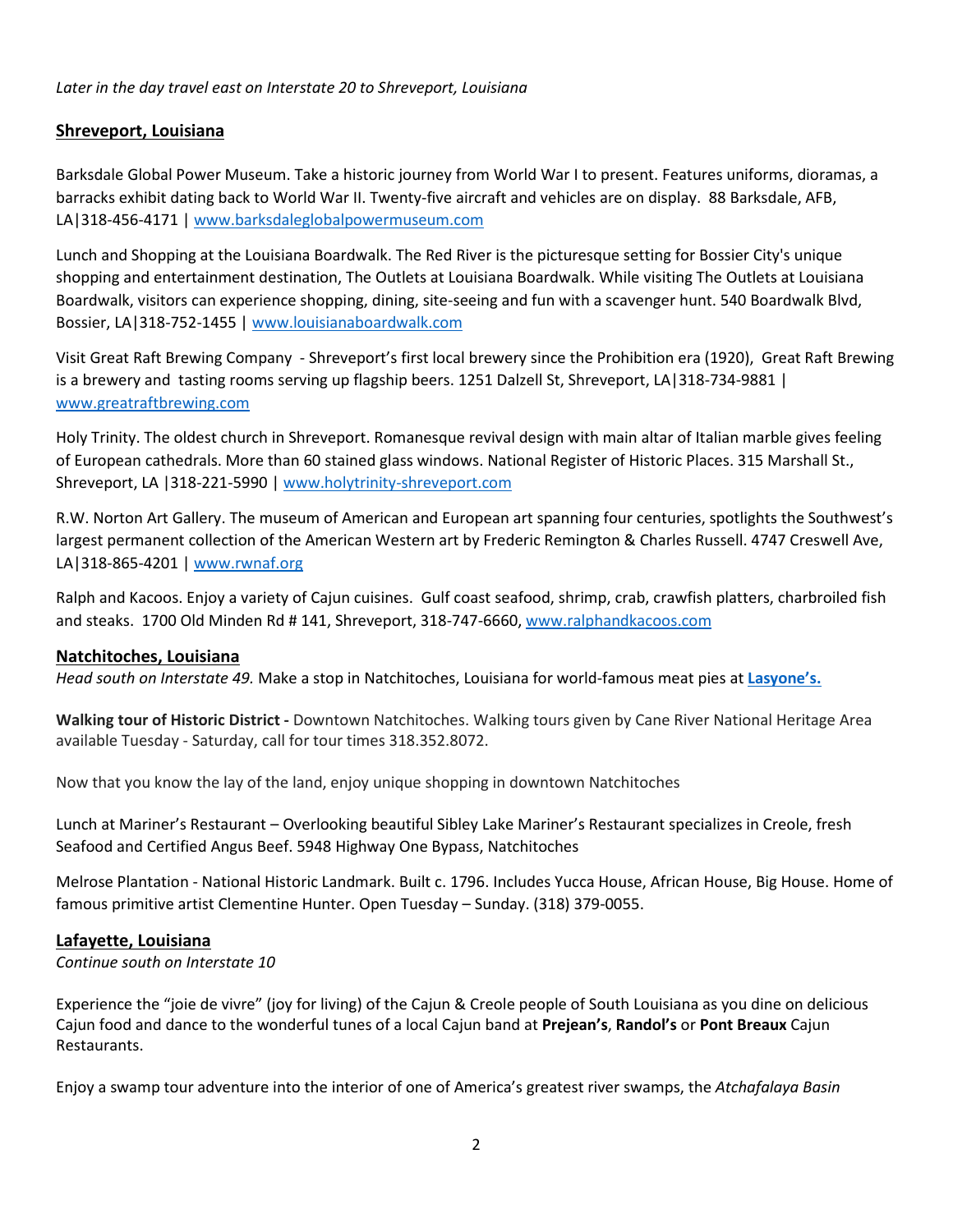or at beautiful **Lake Martin**. Get ready for an adventure through moss-draped trees, where you will experience lush vegetation, birds and alligators. Young and not-so young will enjoy these tours through one of the most unique places on earth.

Learn about the Acadians "Cajuns" and Creole cultures at our historic villages **Acadian Village** or **Vermilionville** or several other culture rich stops like the **Jean Lafitte Acadiana Cultural Center** or the home of Evangeline- **St. Martinville**.

Live like a local…experience why Lafayette was voted **"Tastiest Town of the South"** by Southern Living & "Best Food City in USA for Small Towns" by Rand McNally & USA Today. Taste boudin and cracklins on the Cajun Boudin Trail or adventure Downtown Lafayette for a wide variety of unique and local food.

#### **Houma/Thibodaux, Louisiana**

*Take Louisiana Highway 90 south to Houma/Thibodaux. On the way experience:* 

The **TABASCO®** Factory & Country Store located on beautiful Avery Island is one of the most visited attractions in Cajun Country. See where the famous hot sauce is bottled and labeled, visit the museum and choose from a multitude of TABASCO® retail products and sample many of the many food products.

#### *Continue south to Houma:*

**Swamp Tour** - Venture into Houma's swamps and wetlands, the natural environment of exotic birds, brilliant flora, nutrias, deer, wildcats, black bears, otters, and a wide assortment of reptiles, including the ancient and ferocious kings of the swamp –alligators!

**Greenwood Gator Farm** - Visit an alligator farm and processing plant and learn all about alligators up close… and we mean, REAL CLOSE! Not only will you see these large reptilian monsters, you'll actually be able to hold live baby alligators and may even see them hatch from eggs!

**Southdown Plantation** and **Ardoyne Plantation** – Houma is fortunate to have two plantation homes on Cajun folklife. Southdown includes a fascinating Mardi Gras exhibit as well as an exhibit celebrating the importance of the Houmas Indians. Ardoyne is a rare example of Victorian Gothic architecture.

**Jean Lafitte National Historical Park & Preserve, Wetlands Acadian Cultural Center**, 314 St. Mary Street (LA Hwy. 1), Thibodaux, LA, 985-448-1375 Learn the story of the Acadians who settled along the bayous, in the swamps and wetlands of southeastern Louisiana through indoor exhibits and an outdoor boardwalk along Bayou Lafourche. Park rangers are on hand to answer questions.

#### **New Orleans, Louisiana**

*Take Interstate 49 East to Interstate 10 east*

Experience **Jackson Square**, the **St. Louis Cathedral** and the **French Market**. Snack on beignets and café au lait at **Café Du Monde**.

Walk over to the **French Quarter** to see the incredible blend of architectures, shop at boutiques and art galleries and enjoy a spectacular meal at one of the many local restaurants in the quarter.

**Dinner/Jazz Cruise -** Experience an amazing meal while cruising the Mississippi River and listening to live music.

**[National World War I Museum & Memorial](mailto:aklenke@visitlakecharles.org) -** Steeped in history, the National World War I Museum and Memorial is America's only museum dedicated to sharing the stories of the Great War through the eyes of those who lived it. Interactive displays, thought-provoking films and eyewitness testimonies help guide visitors through one of the largest collections of WWI artifacts in the world.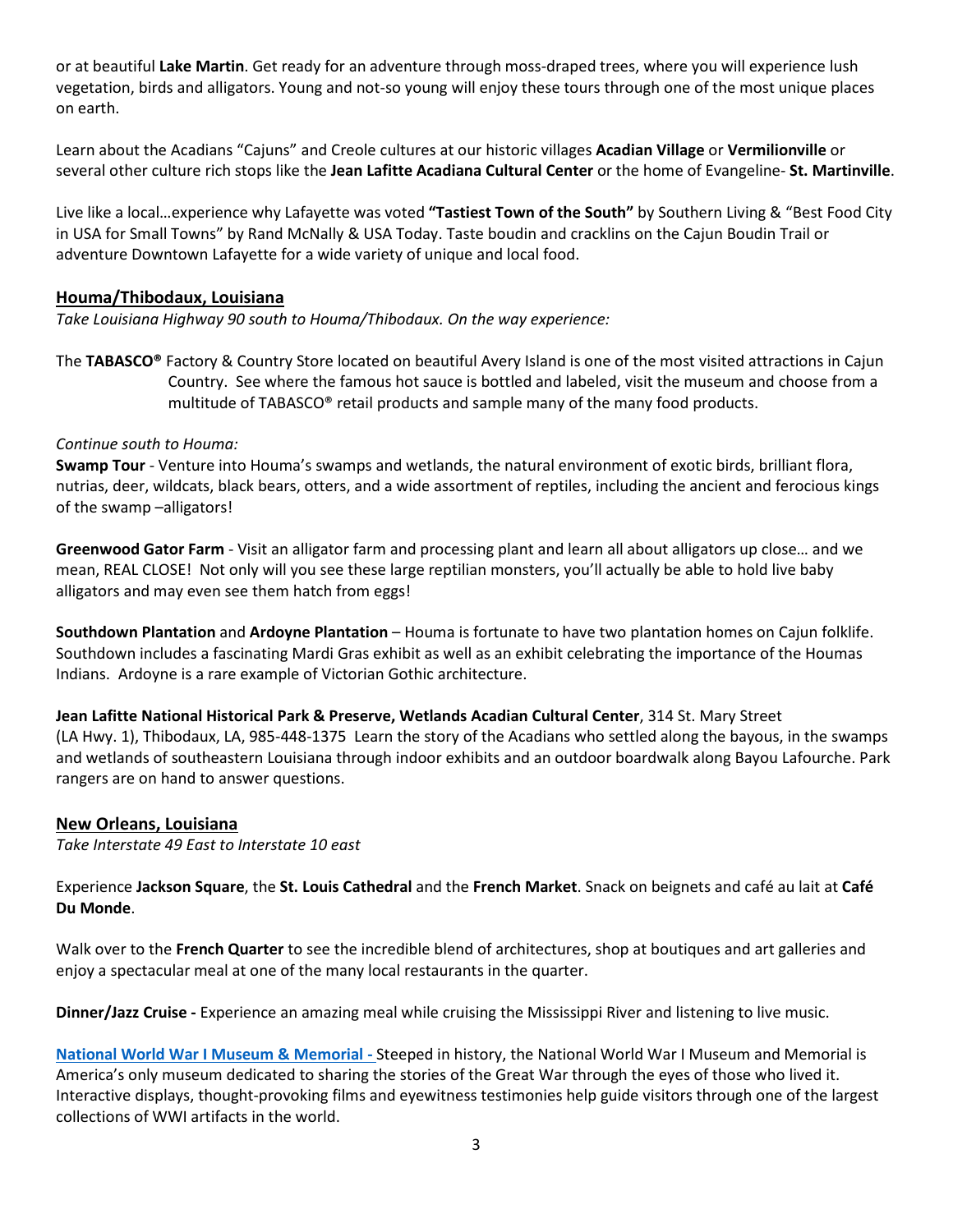## **Day trip to New Orleans Plantation Country**

**Oak Alley Plantation**, 3645 Hwy 18, Vacherie, LA 70090, (225) 265-2151. Begin your journey back in time as you tour the lush grounds and mansion of, Oak Alley. At this iconic setting renowned for its quarter mile alley of 300 year old live oaks, a timeless story of romance, wealth, greed and tragedy unfolds. After, enjoy a southern Louisiana-style lunch at Oak Alley Restaurant, housed in a 19<sup>th</sup> century cottage.

**Laura Plantation**, 2247 Hwy 18, Vacherie, LA 70090, (225) 265-7690. Tour and hear stories based upon 5000 pages of documents and personal memoirs of life on the 1805 Creole Plantation. Here, two centuries of stories about the daily plantation life of Creole owners, women, slaves, and children come alive. Learn more about the Creole families who lived charmed and tragic lives apart from mainstream America for over 200 years.

**Houmas House Plantation & Gardens**, 40136 LA 942, Darrow, LA 70525, (225) 473-9380. Explore the exotic gardens, rare art, lavish furnishings and fine dining of this Grand Sugar Palace. Enjoy dinner in the tradition of Old Louisiana Dining. Executive Chef, Jeremy Langlois has created menus that will delight and please the finest of guests, and present you with an experience rivaling those of the great Sugar Barons of the 1800's, Latil's Landing or The Carriage House.

#### **New Orleans to Baton Rouge, Louisiana**

*Take Interstate 10 west*

On your way into Baton Rouge, don't miss **Tanger Shopping Outlet**. Over 50 designer and manufacturer outlet stores and restaurants are featured in this popular outlet mall. **Cabela's**, the "World's Foremost Outfitter" of hunting, fishing and outdoor gear, is adjacent to Tanger. Once you arrive in Baton Rouge, head to the **Mall of Louisiana**, Baton Rouge's 1.6 million square foot enclosed mall. After that, visit **Perkins Rowe**, a unique residential and shopping village. Louisiana Tax Free Shopping provides refunds of state sales tax. Louisiana also has six refund centers (one located in Mall of Louisiana), making it easy for international visitors to get cash refunds on the spot. [tangeroutlet.com](http://www.rwnaf.org/) [malloflouisiana.com](https://www.islelakecharles.com/) [perkinsroweshops.com](file://server/usershares/AKlenke/Documents/Bureau/Tour&Travel/Sample%20Itineraries/perkinsroweshops.com) 

**[Rural Life Museum](https://www.theworldwar.org/)** Visit the renovated Rural Life Museum at Burden Museum and Gardens to get a feel for working plantation life at one of the top ten outdoor museums in the US!

**[Louisiana's Old State Capitol](file://server/usershares/AKlenke/Documents/Bureau/Tour&Travel/Sample%20Itineraries/malloflouisiana.com)** Visit Louisiana's Old State Capitol, where you'll experience a mesmerizing presentation of the Capitol's history told by the building's very own ghost, Sarah Morgan.

**Capitol Park Museum** Tour the Capitol Park Museum, a Louisiana State Museum highlighting the state's history and lively culture. Be sure to walk through the "Dance Hall" to hear a variety of Louisiana's musicians. Also, check out the Mardi Gras exhibit, a two-story shrimp boat, and some of Governor Long's famous speeches.

**Louisiana's State Capitol** Learn just how powerful Governor Huey Long became when you walk through the "New" State Capitol, which he designed and was later assassinated in while walking out of a meeting. Be sure to visit the Observation Deck on the 27th floor to see a bird's-eye view of Baton Rouge.

**[Tin Roof Brewery](http://www.holytrinity-shreveport.com/)** Finish off your day with a tour of Tin Roof Brewery, a new locally owned and operated brewery near downtown Baton Rouge. Tour Tin Roof to see how these small business owners keep up with the rest of the brewing world. Tastings of their delicious, Southern-inspired, handcrafted brews available!

## **Baton Rouge to Lake Charles, Louisiana**

*As you are traveling Interstate 10 westbound from Baton Rouge, here are a couple of great stops along the way to Lake Charles:*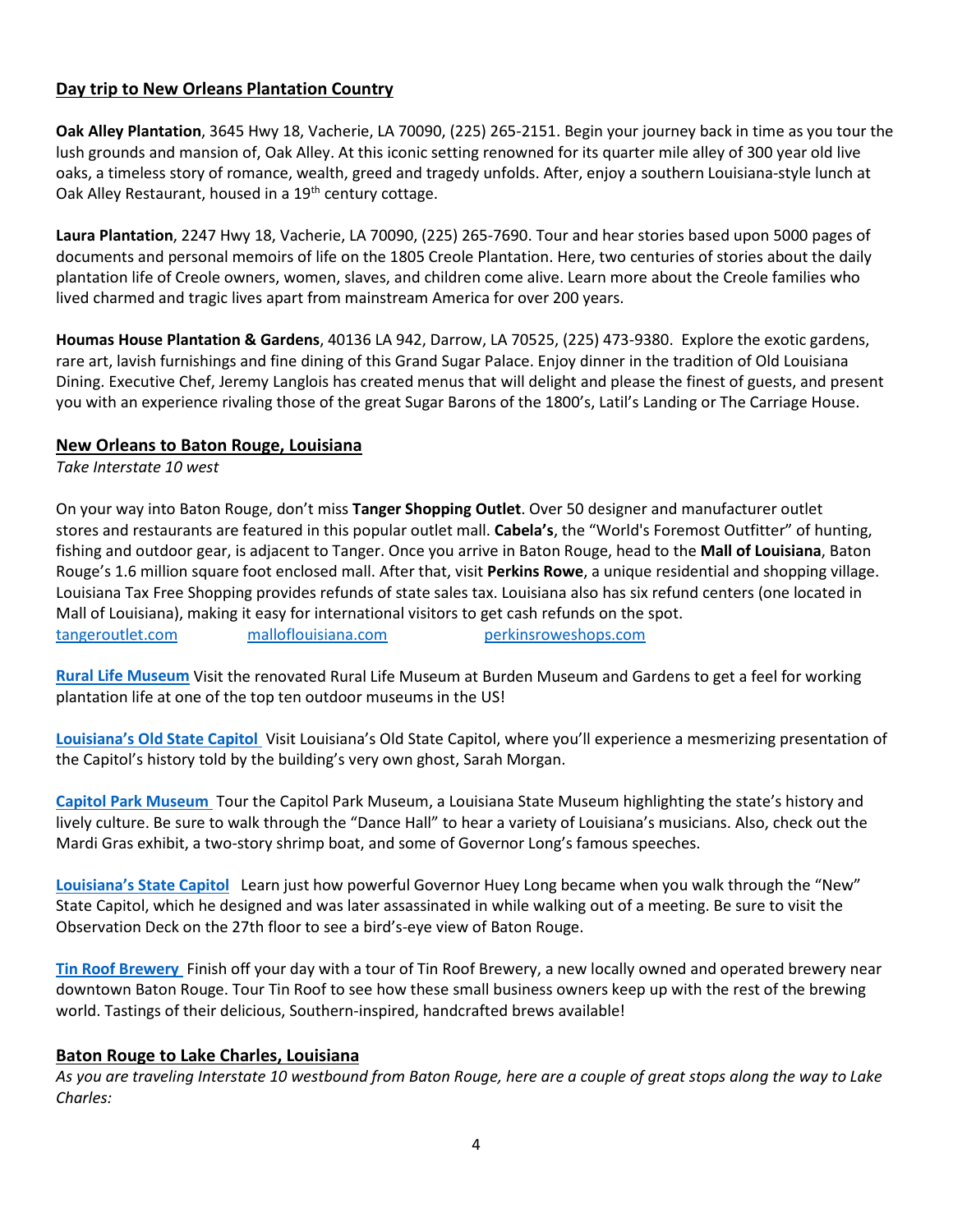**Atchafalaya Basin Welcome Center**, located off Interstate 10 at exit 121. In addition to restroom facilities and fresh coffee, this first-class facility offers historical information within the walls of this beautifully designed Acadian-style cottage and museum.

Distillery tour and tasting at **[Louisiana Spirits](https://visitlcorg.sharepoint.com/sites/TourismTeam/Shared%20Documents/OLD%20versions/General1/1_Tourism%20Documents%20Access/1_Tour%26Travel/2_Sample%20Itineraries/FIT/louisianaoldstatecapitol.org)**, home of Bayou Rum, 20909 South I-10 Frontage Rd, Lacassine, LA, (337) 588-5800

Bayou® Rum is distilled from locally grown sugarcane in southern Louisiana, USA. Our signature "sugarhouse" recipe uses a blend of 100% natural, unrefined Louisiana sugarcane and molasses. Every batch of Bayou Rum is copper potdistilled and bottled by hand. Tours, tastings and a great gift shop.

## *In Lake Charles, Louisiana:*

#### **[Historic Charpentier District](https://www.visitlakecharles.org/things-to-do/history/charpentier-district/)**

On the National Register of Historic Places, the Charpentier Historic District covers 40 blocks of downtown Lake Charles. Homes dating from the late 1800s to the early 1900s primarily designed and built by carpenter architects. Free tour app, in multiple languages, available – search "Lake Charles Historic"

Experience the state-of-the-art **[Crying Eagle Brewing](https://www.deltadowns.com/)** constructed from the ground up to produce great craft beer and be a place to enjoy it. Features a custom 30-barrel brewhouse for our large distributed brews while the "Brewer's Playground" pilot system is for taproom-exclusive brews along with a taproom with plenty of comfortable indoor seating. Or, step outside to the beer garden to relax and enjoy Louisiana's beautiful outdoors while playing a game of washers or bean bag toss. Hungry? Enjoy a hand-rolled artisan pizza or sandwich. 1165 E. McNeese St., Lake Charles, (337) 990-4871

## **[Creole Nature Trail All-American Road](http://www.creolenaturetrail.org/)**, 337-436-9588

One of only designated 43 All-American Roads in the entire United States, the Creole Nature Trail is a journey into an untamed wilderness. Right from the vehicle you will see alligators, multiple birds and waterfowl (over 400 species spotted each year) and other marsh wildlife…all in their natural habitat. Several over water boardwalks also provide opportunities where you can stretch your legs and as well as get up close and personal with your nature. Free selfguided tour app (download and then just use your gps location to auto play content) in English, German, French, Spanish, Mandarin Chinese and Japanese, just search "Creole." Kick off your Creole Nature Trail journey at the new Creole Nature Trail Adventure Point—a free, fun attraction that immerses you in nature and Louisiana's unique culture, 2740 Ruth St., Sulphur, LA 70665, 337-502-4358

**[Casino gaming](https://www.visitlakecharles.org/hotels-lodging/casino-resorts/)**: The South's Premier Gaming Resort Destination, Lake Charles/Southwest Louisiana boasts four casino resorts offering Las Vegas-style gaming with ALL the amenities!

## **[L'Auberge Casino Resort](http://www.bayourum.com/)**, 777 Avenue L'Auberge, Lake Charles, LA

Spend an afternoon and call it a vacation. Play a hand of blackjack, followed by a round of golf. This 26-story casino resort has 1,000 casually elegant rooms with 147 luxury suites, 70,000 sq. ft. of non-stop Vegas style gaming with 80 table games and approximately 1,600 slot machines and a 2,100 square-foot Poker Room. Contraband Bayou Golf Club, an 18-hole championship Tom Fazio course. Six innovative restaurants, world class spa and pools with lazy river, The Shops at L'Auberge and top name entertainment.

## **[Golden Nugget Lake Charles](https://www.visitlakecharles.org/listings/lake-city-board-and-bike-llc/149684/)**, 2550 Golden Nugget Blvd., Lake Charles, LA

Featuring 1,040 luxury hotel rooms and suites; an 18-hole championship golf course; extensive retail options; an 18,000 square-foot ballroom; 30,000 square feet of meeting space; a one-of-a-kind pool; private beach front and marina; and seven of Landry's signature restaurants. An innovative casino floor featuring 70 table games, a state-of-the-art poker room, and 1,600 of the world's newest slot machines.

**[Delta Downs Racetrack Casino Hotel](https://visitlcorg.sharepoint.com/sites/TourismTeam/Shared%20Documents/OLD%20versions/General1/1_Tourism%20Documents%20Access/1_Tour%26Travel/2_Sample%20Itineraries/FIT/tinroofbeer.com)**, 2727 Delta Downs Drive, Vinton, LA